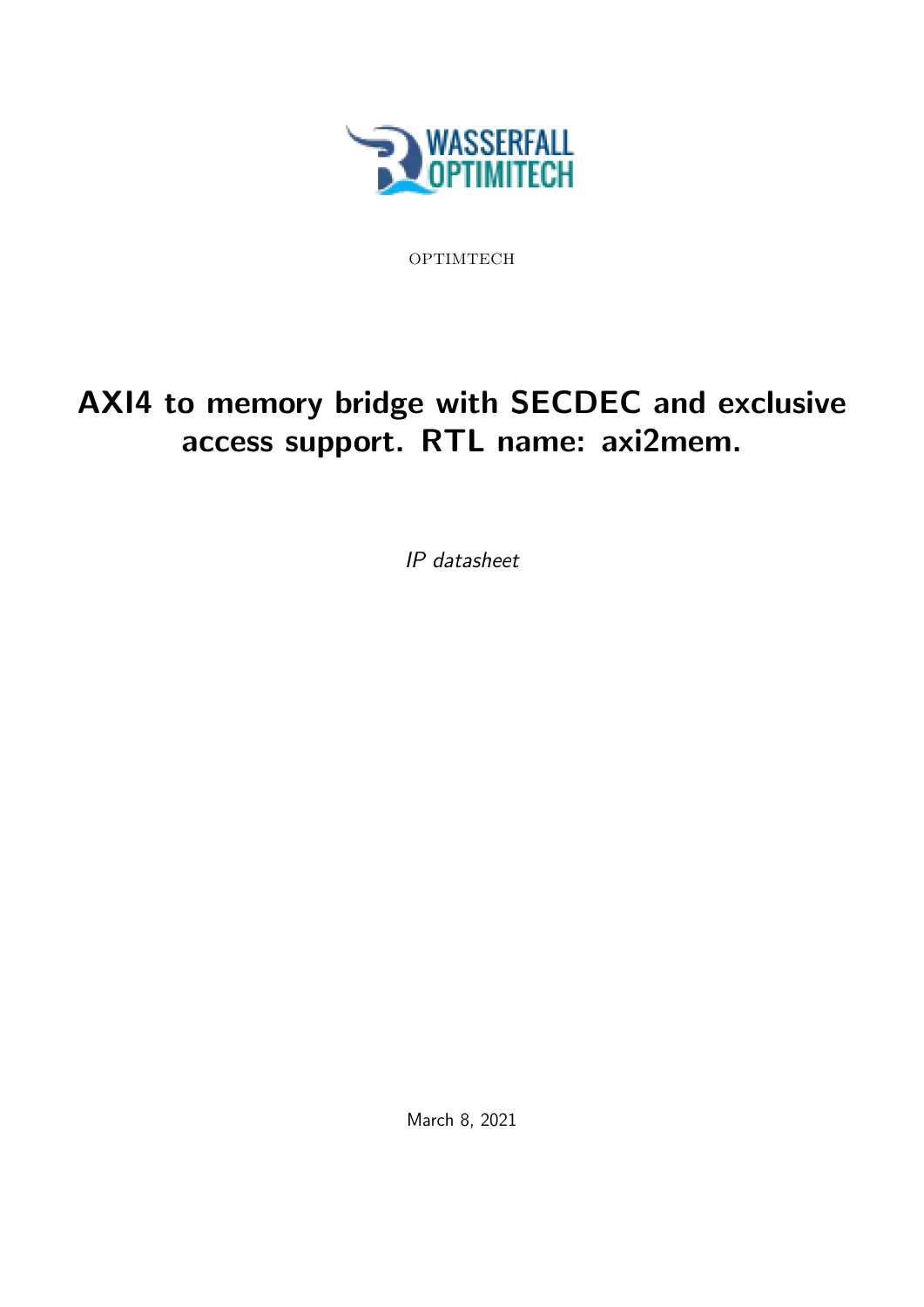

## **Contents**

|    | <b>Block diagram</b>           |    |
|----|--------------------------------|----|
|    | 2 Functional description       |    |
|    |                                |    |
|    |                                |    |
|    | 2.3                            |    |
|    | 2.4                            |    |
|    | 2.5                            |    |
| 3. | Registers                      | 5  |
|    | 4 Software source code example | 14 |
|    | 5 Port descriptions            | 14 |
| 6  | <b>Configuration options</b>   | 14 |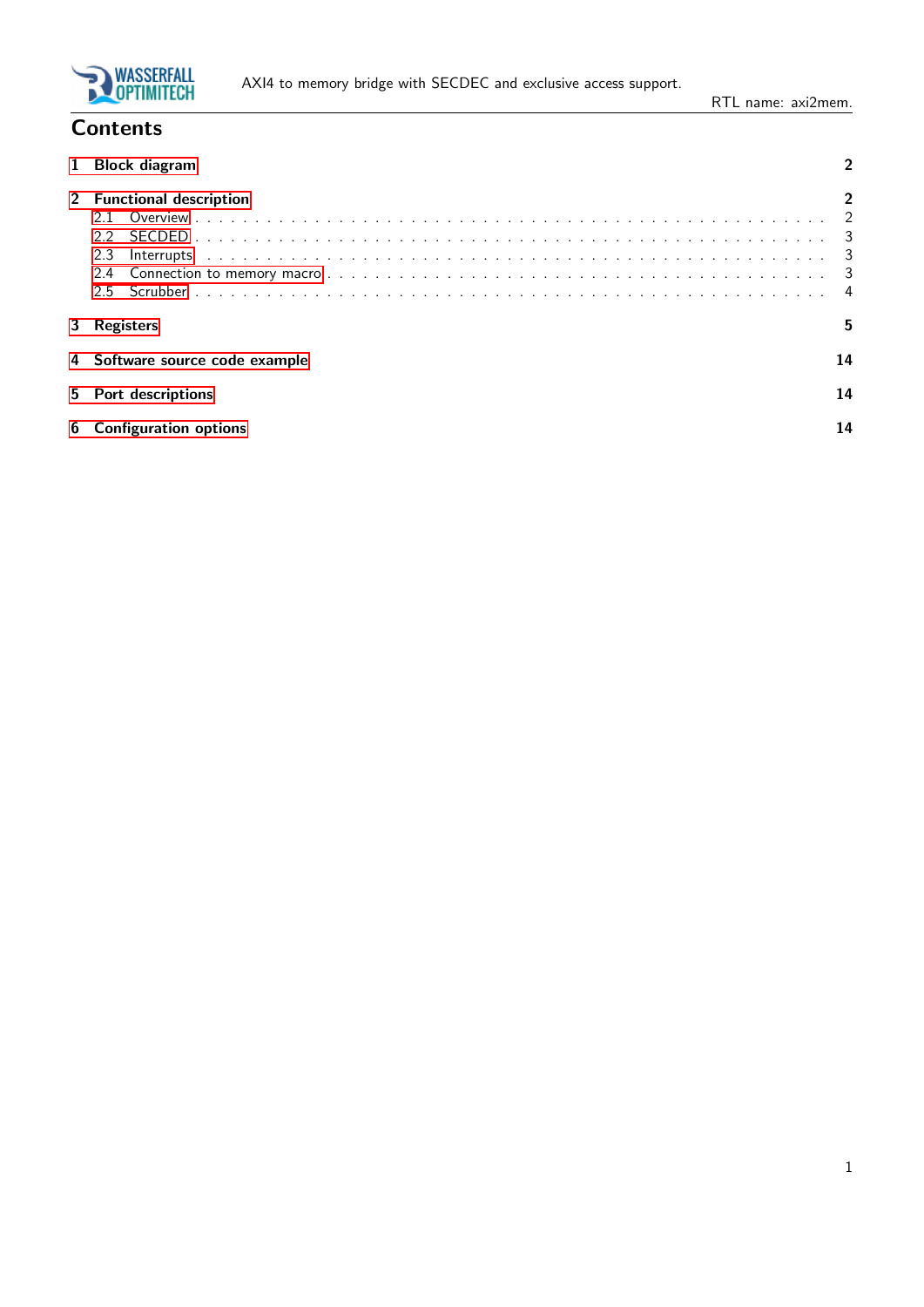

## <span id="page-2-0"></span>1 Block diagram

IP block diagram is presented below.





## <span id="page-2-1"></span>2 Functional description

#### <span id="page-2-2"></span>2.1 Overview

axi2mem bridge should be used to connect standard RAM or ROM blocks with plain CE-WE input control interface to AXI4 bus. It supports exclusive accesses (AXI4 transactions with AxLOCK=0b1 according to AXI4 specification). Main features of axi2mem:

- supports all types and sizes of AXI4 read bursts
- supports all types and sizes of AXI4 write bursts
- supports AXI4 exclusive accesses
- configurable address and data widths
- configurable AXI4 ID width
- configurable size of connected ROM/RAM block (based on address width)
- check ROM/RAM address validity option
- SECDED option with interrupts generation and failed address storage (controlled/accessed via APB interface)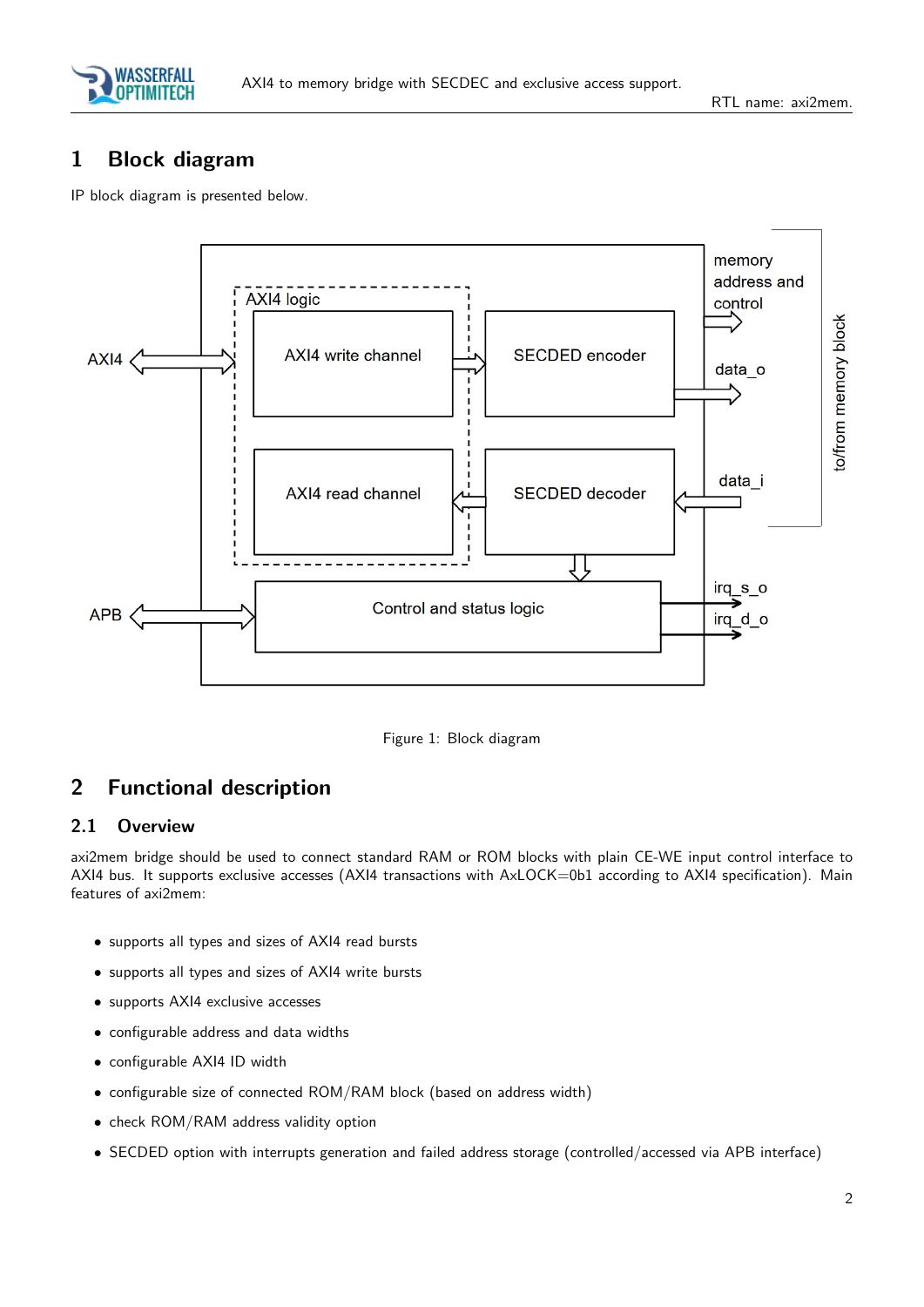

• Read-Modify-Write option to support non-byte-enable memory (this option is always enabled together with SECDED option)

#### <span id="page-3-0"></span>2.2 SECDED

axi2mem bridge has option of SECDED encoders/decoders insertion. When this option is enabled APB interface is also added to block. APB interface can be used to enable interrupt generation and to access failed addresses values (addresses where single and double errors are detected). For more intformation see register description section of this document.

When SECDED option is enabled axi2mem uses Read-Modify-Write sequence for write transfers, where not all bytes are to be written. This means that in this case byte write enable option of RAM blocks is unnesessary and is adviced to be removed to reduce silicon area.

When SECDED option is enabled and double error occurs, the response to AXI4 read transfer (RRESP) with incorrect read data will be SLVERR.

#### <span id="page-3-1"></span>2.3 Interrupts

axi2mem bridge can generate interrupt requests when all following conditions are satisfied:

- SECDED option is enabled
- SECDED blocks detected single/double error
- interrupt generation due to single/double error is enabled via control registers (accessed via APB)

Interrupts due to single and double errors can be enabled separately by corresponding enable bits. Interrputs are leveltriggered. axi2mem invokes a level-triggered interrupt by driving the signal to and holding it at the active level. It negates the signal when the processor commands it to do so (when it clears corresponding flag in status register).

#### <span id="page-3-2"></span>2.4 Connection to memory macro

There are 3 possible configuration cases that should be considered when connection to memory macro is established:

- 1. SECDED and Read-Modify-Write are disabled
- 2. Read-Modify-Write is enabled
- 3. SECDED and Read-Modify-Write are enabled

For more information about how one of these cases is selected see "Configuration options" section of this document. There are 2 possible memory macro types that should be considered:

- 1. memory macro without byte write enable (usually denoted as BE) inputs
- 2. memory macro with BE inputs

For first configuration case only memory macro with BE inputs is allowed. For configuration cases 2 and 3 both memory macro types are allowed, but when memory macro with BE inputs is used, it should be connected as shown on figure below.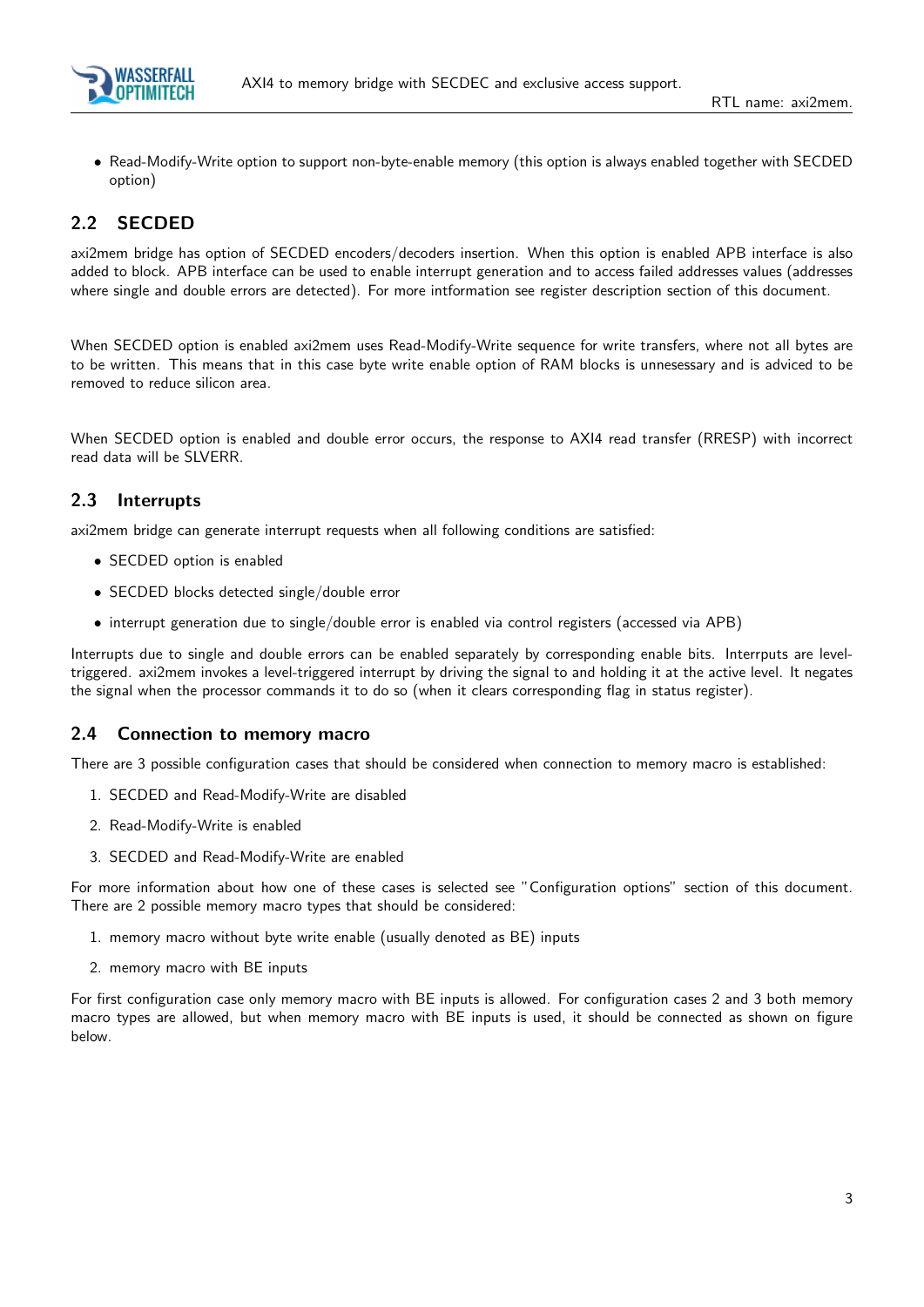



Figure 2: Block diagram

In configuration cases 1 and 2 the bit width of memory macro should be the same as bit width of the AXI4 data bus. In configuration case 3 the bit width of memory macro will always be different from bit width of the AXI4 data bus and will be as specified in the following table.

| AXI4 data bus bit width | Memory macro data bus bit width |
|-------------------------|---------------------------------|
|                         | 12<br>⊥ၪ                        |
| 16                      | 22                              |
| 32                      | 39                              |
| 64                      | 72                              |
| 128                     | 137                             |
| $\overline{256}$        | 266                             |
| $\overline{512}$        | 523                             |

#### <span id="page-4-0"></span>2.5 Scrubber

Scrubber is enabled if define ATM SCRUBBER EN is active. When scrubber is enabled there are scrubber-related registers that can be accessed via APB interface. If scrubber is turned on (ATM\_SCRB\_CR.EN=1) a timeout cycle starts at once and every time when scrubber completes its operation. Timeout cycle repeats infinitely until scrubber is turned off (ATM SCRB CR.EN=0). Every time when timeout period ends (internal counter becomes 0 after a series of decrements) the scrubber begins a run by all memory addresses. The timeout duration can be set up by writes to ATM SCRB T0 and ATM\_SCRB\_T1 registers.

During its run the scrubber reads every memory address and checks if there is a single error in this address. If there is a single error the scrubber gets fixed value from SECDED block output and writes it instead of corrupt value.

Scrubber run can be interrupted by AXI4 transaction. If scrubber run is interrupted then after every AXI4 transaction scrubber makes memory inaccessible for AXI4 interface for at least 2 or 3 cycles. It makes memory inaccessible for 2 cycles if there is no error in read data and for 3 cycles if there is error in read data. After these 2 or 3 cycles scrubber run can again be interrupted. This mechanism allows to share memory between AXI4 and scrubber.

Scrubber run can be forced by writing 1 to ATM\_SCRB\_CR.FR.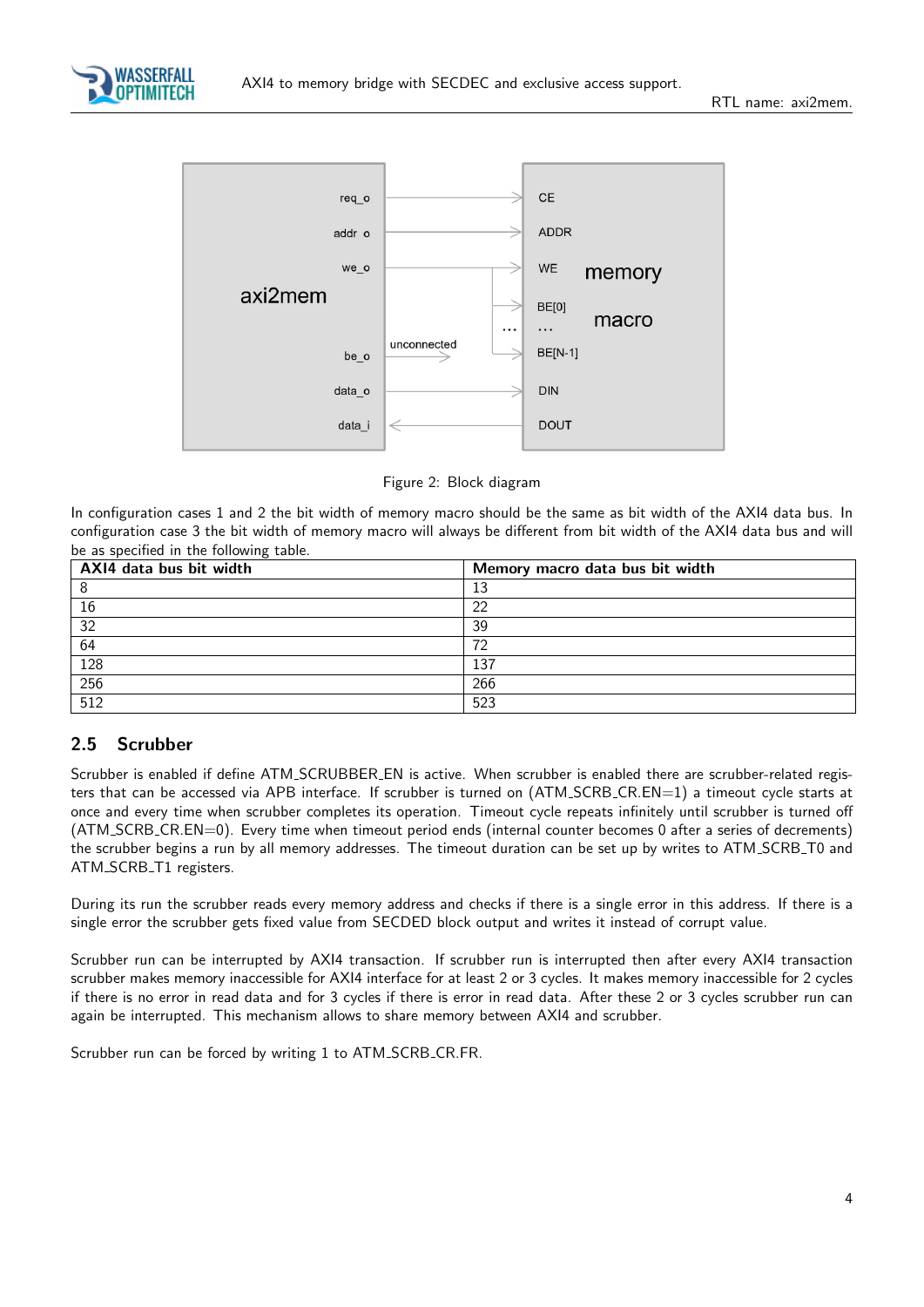

## <span id="page-5-0"></span>3 Registers

| <b>Offset</b>  | Register name                                                                |
|----------------|------------------------------------------------------------------------------|
| $0 \times 00$  | AXI4 to memory bridge control register ATM_CR                                |
| $0\times 04$   | AXI4 to memory bridge status register ATM_SR                                 |
| $0 \times 08$  | AXI4 to memory bridge last single error address register (LSB) ATM_LSEAR_LSB |
| $0 \times 0C$  | AXI4 to memory bridge last single error address register (MSB) ATM_LSEAR_MSB |
| $0\times10$    | AXI4 to memory bridge last double error address register (LSB) ATM_LDEAR_LSB |
| 0x14           | AXI4 to memory bridge last double error address register (MSB) ATM_LDEAR_MSB |
| $0 \times 100$ | AXI4 to memory bridge scrubber control register ATM_SCRB_CR                  |
| $0\times104$   | AXI4 to memory bridge scrubber timeout cycles register ATM_SCRB_T0           |
| $0 \times 108$ | AXI4 to memory bridge scrubber timeout cycles register ATM_SCRB_T1           |

The following abbreviations are used in register descriptions:

RW - software can read and write to these bits.

- RO software can only read these bits.
- WO software can only write to this bit. Reading the bit returns the reset value.
- RCW0 Software can read as well as clear this bit by writing 0.

Register name: AXI4 to memory bridge control register ATM CR

| <b>Bit</b> | Type      | Reset            | <b>Field</b> | <b>Bits</b>                                                                                                                                                                                                                                         | <b>Description</b>                                                    |
|------------|-----------|------------------|--------------|-----------------------------------------------------------------------------------------------------------------------------------------------------------------------------------------------------------------------------------------------------|-----------------------------------------------------------------------|
| count      |           | value            |              |                                                                                                                                                                                                                                                     |                                                                       |
|            | <b>RW</b> | 0                | <b>SECD</b>  | [0]                                                                                                                                                                                                                                                 | Disable single error correction. 0 - single errors are corrected. 1 - |
|            |           |                  |              |                                                                                                                                                                                                                                                     | single errors are not corrected                                       |
|            | <b>RW</b> | 0                | <b>SEIE</b>  | $[1] % \includegraphics[width=0.9\columnwidth]{figures/fig_10.pdf} \caption{The graph $\mathcal{N}_1$ is a function of the number of~\textit{N}_1$ (left) and the number of~\textit{N}_2$ (right) are shown in \cite{N}_1$ (right).} \label{fig:1}$ | Enable interrupt generation when single error is detected. 0 -        |
|            |           |                  |              |                                                                                                                                                                                                                                                     | interrupt generation disabled. 1 - interrupt generation enabled.      |
|            | <b>RW</b> | $\theta$         | <b>DEIE</b>  | $[2]$                                                                                                                                                                                                                                               | Enable interrupt generation when double error is detected. 0 -        |
|            |           |                  |              |                                                                                                                                                                                                                                                     | interrupt generation disabled. 1 - interrupt generation enabled.      |
| 29         | RO.       | 0.0 <sub>b</sub> | reserved     | [31:3]                                                                                                                                                                                                                                              | Reserved for future use.                                              |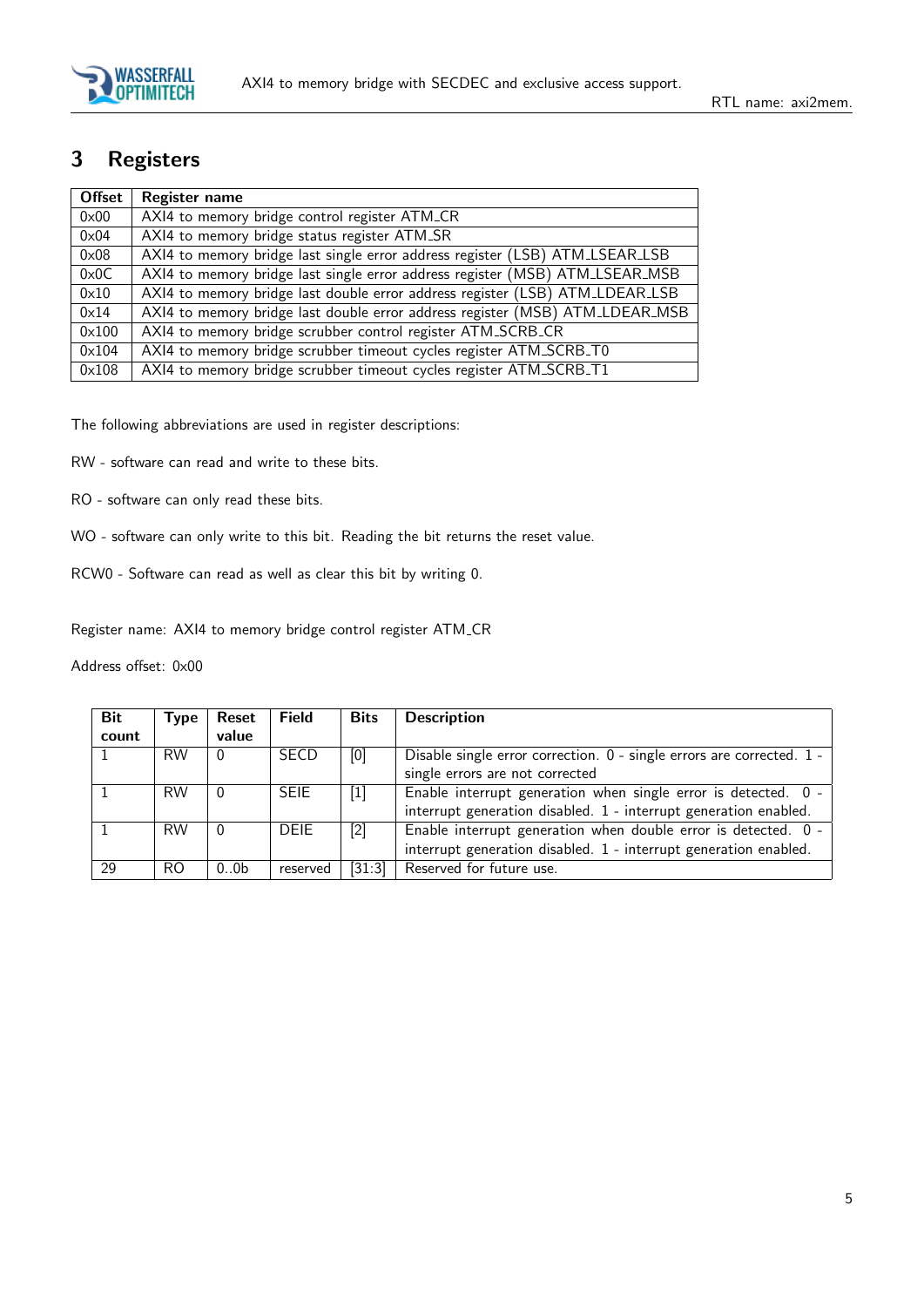

Register name: AXI4 to memory bridge status register ATM SR

| Bit   | Type | Reset            | <b>Field</b> | <b>Bits</b> | <b>Description</b>                                               |
|-------|------|------------------|--------------|-------------|------------------------------------------------------------------|
| count |      | value            |              |             |                                                                  |
|       | RCW0 |                  | <b>SEF</b>   | [0]         | Single error flag. Set by hardware when single error is detected |
|       |      |                  |              |             | by SECDED blocks. Cleared only by software.                      |
|       | RCW0 |                  | <b>DEF</b>   |             | Double error flag. Set by hardware when double error is detected |
|       |      |                  |              |             | by SECDED blocks. Cleared only by software.                      |
| 30    | RO   | 0.0 <sub>b</sub> | reserved     | [31:2]      | Reserved for future use.                                         |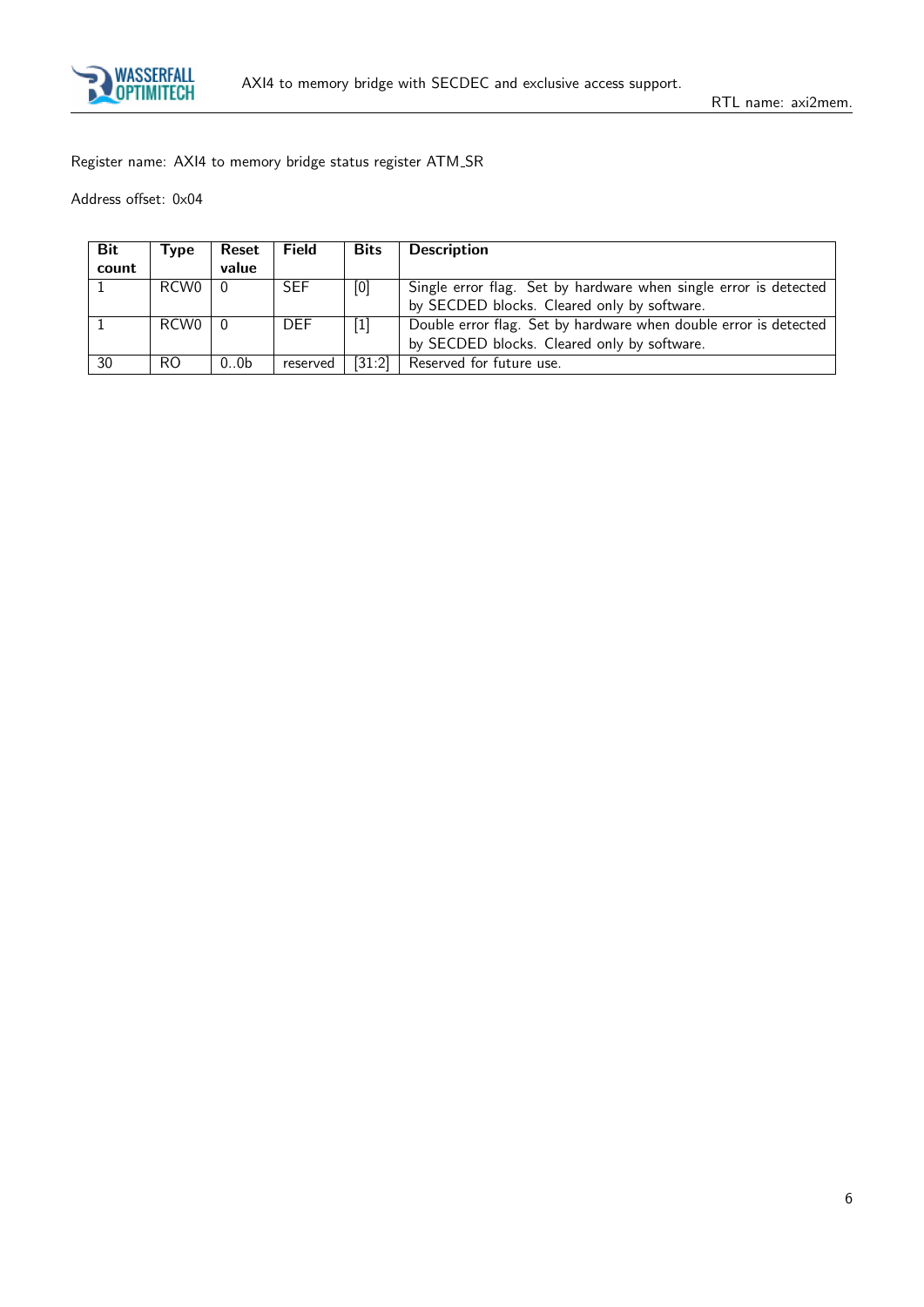

Register name: AXI4 to memory bridge last single error address register (LSB) ATM LSEAR LSB

| Bit<br>count      | $T$ vpe | Reset<br>value | Field     | <b>Bits</b> | <b>Description</b>                                   |
|-------------------|---------|----------------|-----------|-------------|------------------------------------------------------|
| $\sqrt{22}$<br>ےر | RO      | 000            | LSEAR_LSB | $[31:0]$    | Least significant bits of last single error address. |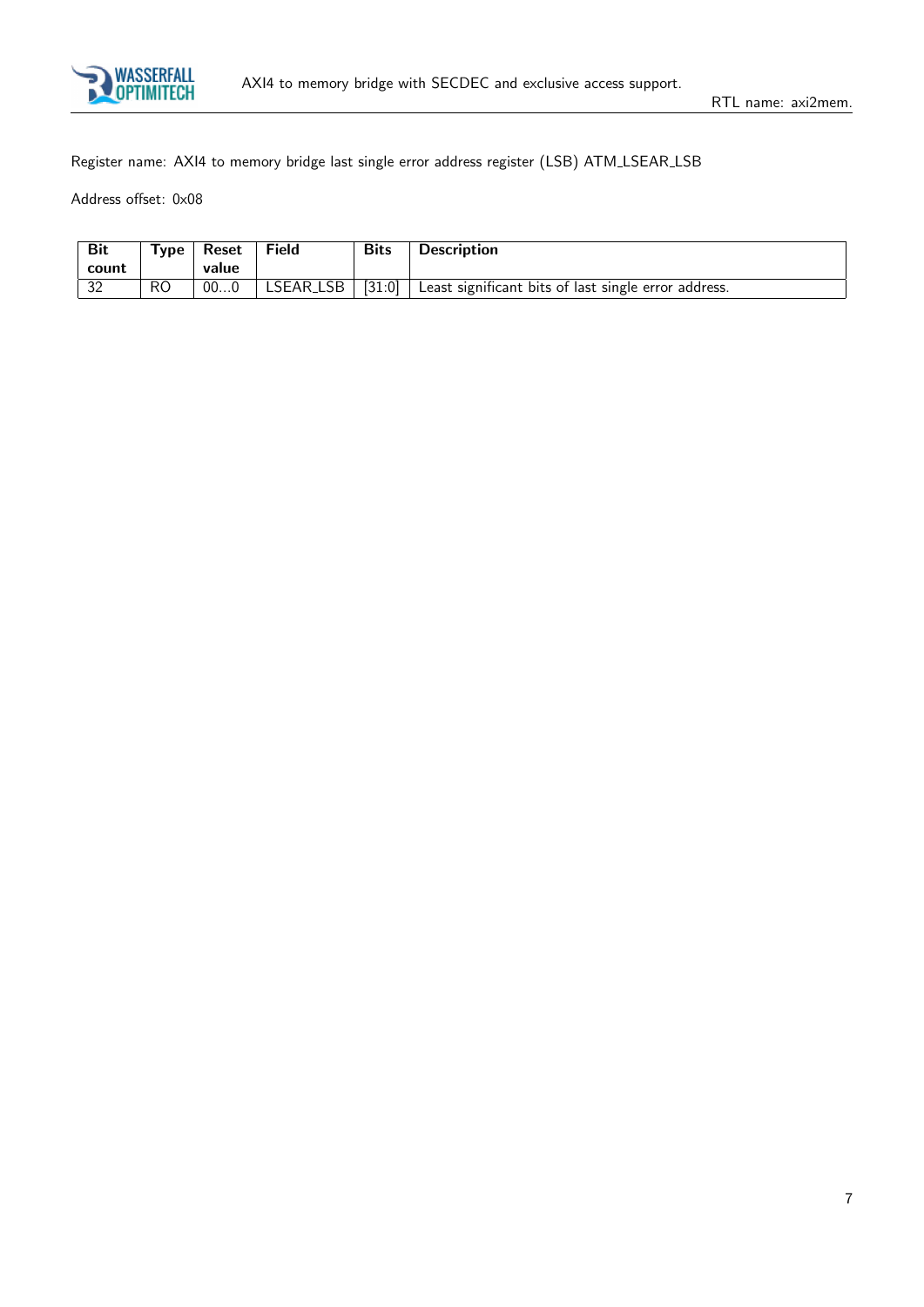

Register name: AXI4 to memory bridge last single error address register (MSB) ATM LSEAR MSB

| Bit<br>count | Type <sub>1</sub> | Reset<br>value | <b>Field</b> | <b>Bits</b> | <b>Description</b>                                                       |
|--------------|-------------------|----------------|--------------|-------------|--------------------------------------------------------------------------|
| 32           | RO                | 000            |              |             | LSEAR_MSB   [31:0]   Most significant bits of last single error address. |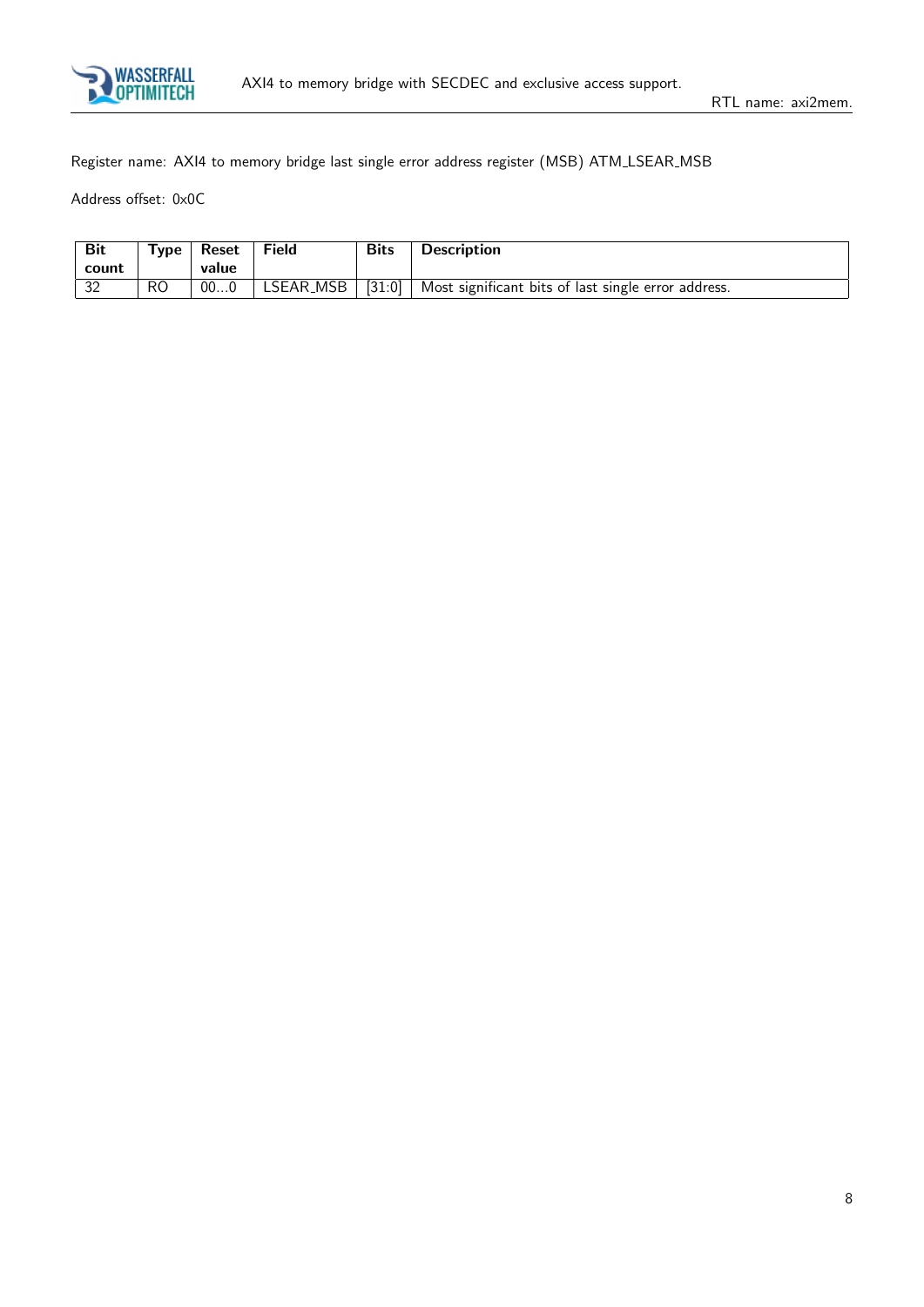

Register name: AXI4 to memory bridge last double error address register (LSB) ATM LDEAR LSB

| Bit<br>count | $T$ vpe | Reset<br>value | Field     | <b>Bits</b>                          | <b>Description</b>                                   |
|--------------|---------|----------------|-----------|--------------------------------------|------------------------------------------------------|
| 32           | RO      | 000            | LDEAR_LSB | $\left[31:0\right]$ $\left  \right.$ | Least significant bits of last double error address. |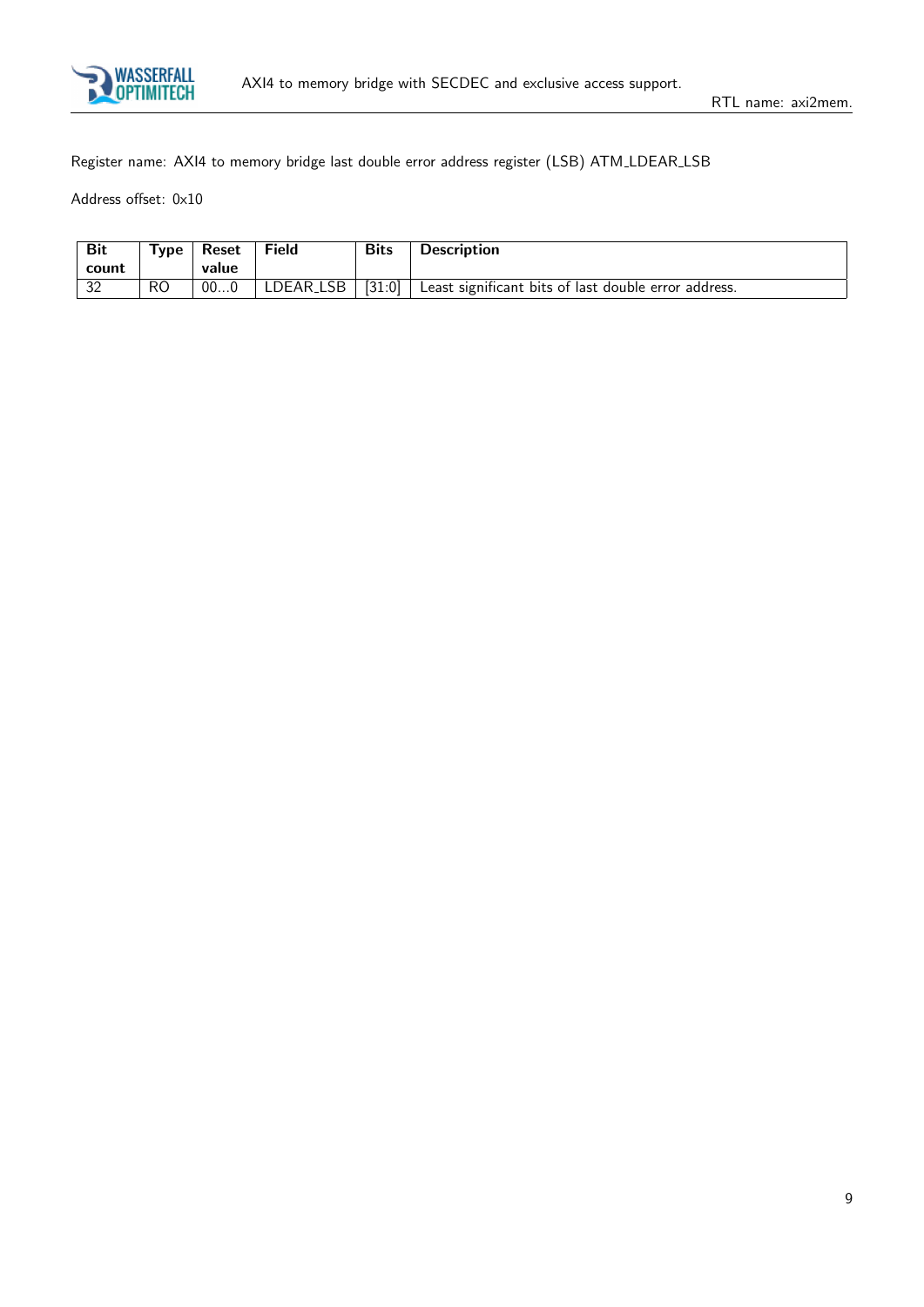

Register name: AXI4 to memory bridge last double error address register (MSB) ATM LDEAR MSB

| Bit<br>count | $T$ <sub>VDe</sub> | Reset<br>value | <b>Field</b> | <b>Bits</b> | <b>Description</b>                                  |
|--------------|--------------------|----------------|--------------|-------------|-----------------------------------------------------|
| 32           | RO                 | 000            | LDEAR_MSB    | [31:0]      | Most significant bits of last double error address. |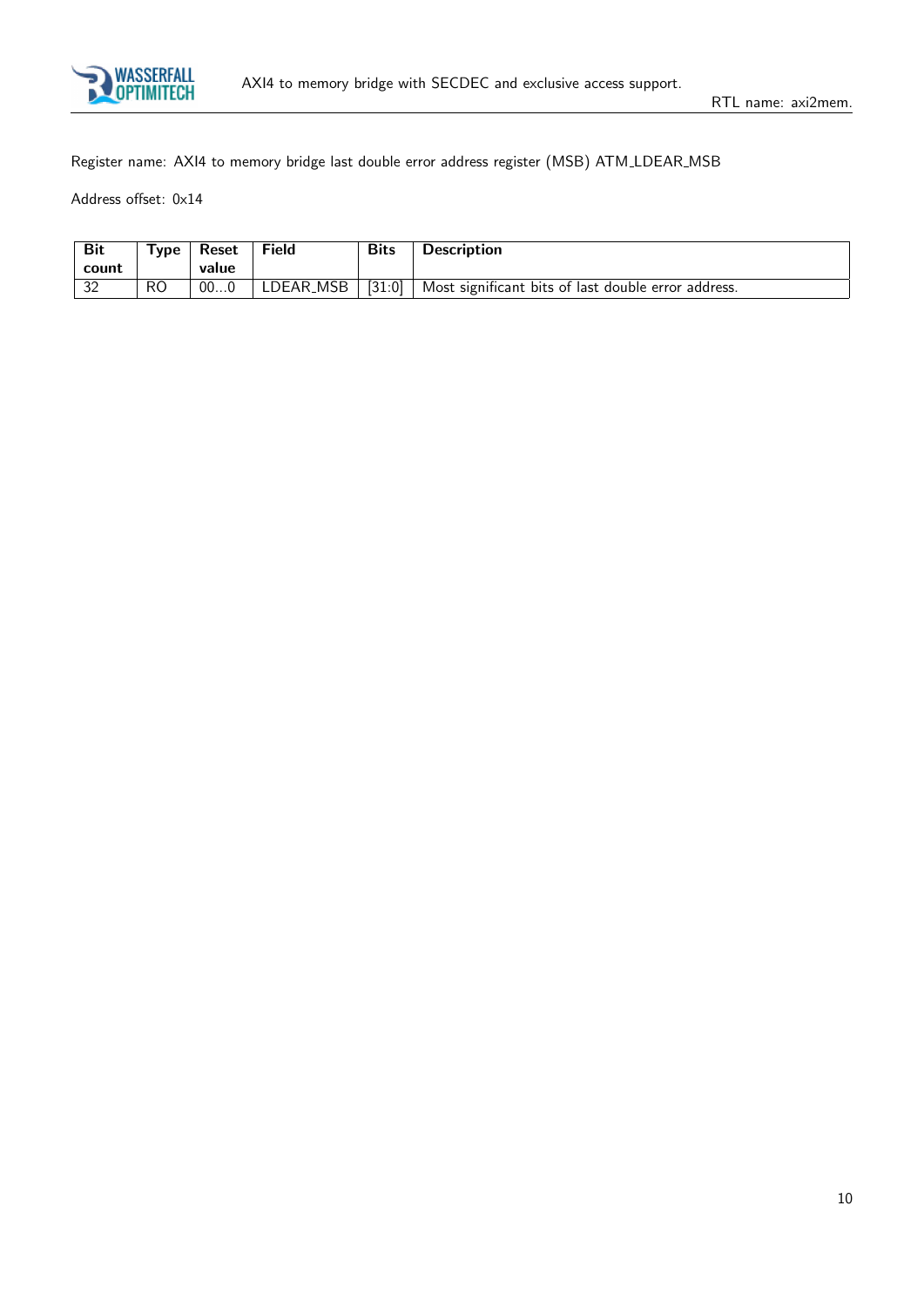

Register name: AXI4 to memory bridge scrubber control register ATM SCRB CR

| <b>Bit</b> | <b>Type</b> | Reset            | <b>Field</b> | <b>Bits</b>         | <b>Description</b>                                                                                                                                                                                                                                                                                                                                                                                                                                                                 |
|------------|-------------|------------------|--------------|---------------------|------------------------------------------------------------------------------------------------------------------------------------------------------------------------------------------------------------------------------------------------------------------------------------------------------------------------------------------------------------------------------------------------------------------------------------------------------------------------------------|
| count      |             | value            |              |                     |                                                                                                                                                                                                                                                                                                                                                                                                                                                                                    |
|            | <b>WO</b>   | $\Omega$         | EN           | [0]                 | Enable scrubber. 0 - scrubber disabled, 1 - scrubber enabled.<br>When scrubber is enabled it runs through all memory addresses<br>after every timeout period and fixes single errors when it detects<br>them. Once this bit becomes 1 scrubber timeout countdown be-<br>gins. Timeout countdown also begins when every scrubber run<br>ends. Once this bit becomes 0 scrubber timeout counter is re-<br>set and scrubber run interrupts and next time starts from zero<br>address. |
|            | <b>WO</b>   | $\Omega$         | FR.          | $[1]$               | Force scrubber run. When 1 is written to this bit scrubber begins<br>a single run through all memory addresses. Don't set this bit to<br>1 together with EN bit.                                                                                                                                                                                                                                                                                                                   |
| 30         | RO          | 0.0 <sub>b</sub> | reserved     | $\left[31:2\right]$ | Reserved for future use.                                                                                                                                                                                                                                                                                                                                                                                                                                                           |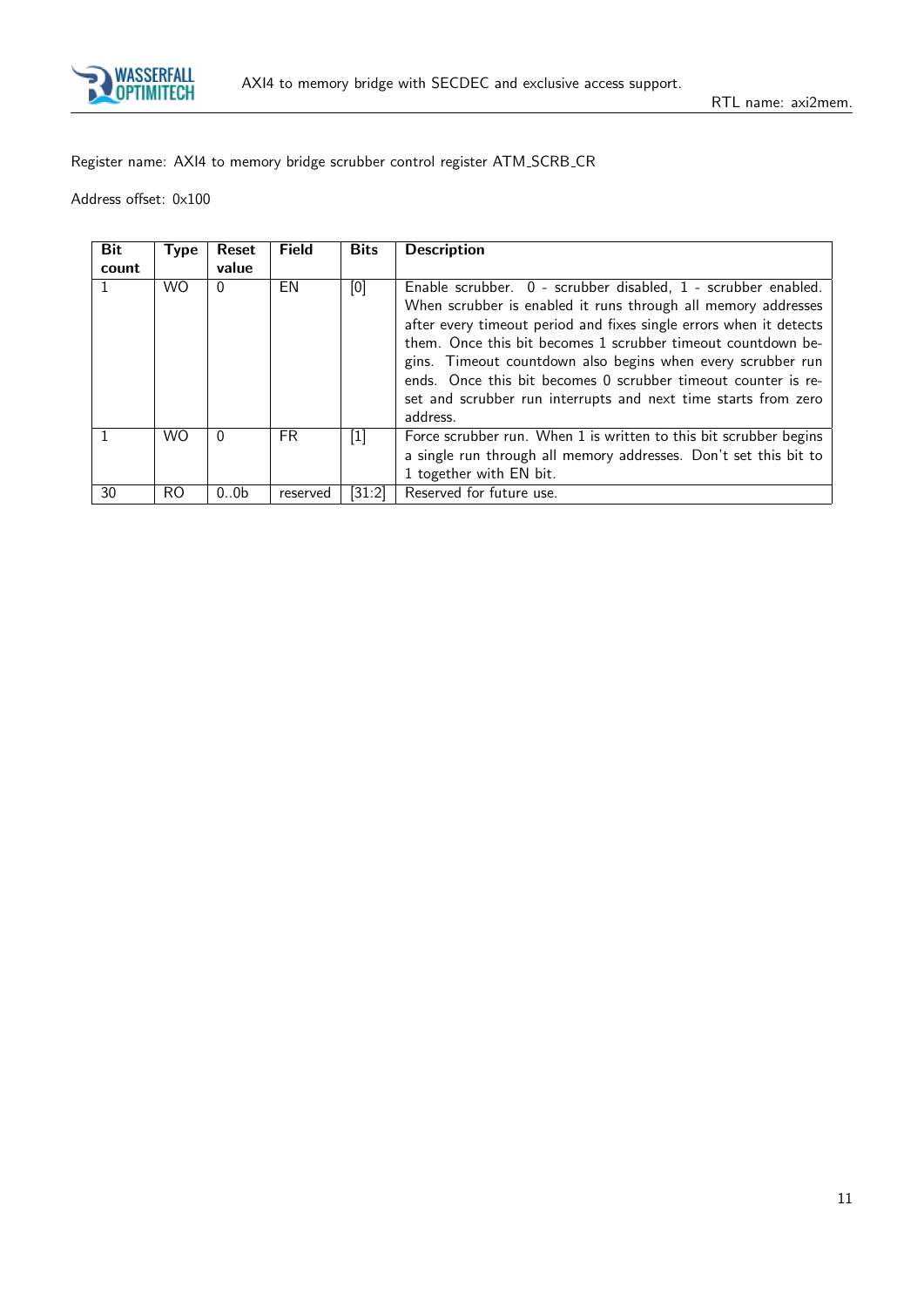

Register name: AXI4 to memory bridge scrubber timeout cycles register ATM SCRB T0

| <b>Bit</b> | Type,     | Reset | <b>Field</b>         | <b>Bits</b> | <b>Description</b>                                                 |
|------------|-----------|-------|----------------------|-------------|--------------------------------------------------------------------|
| count      |           | value |                      |             |                                                                    |
| $\vert$ 32 | <b>RW</b> | 000   | TIM <sub>-</sub> LSB | [31:0]      | Least significant bits of scrubber timeout period in clock cycles. |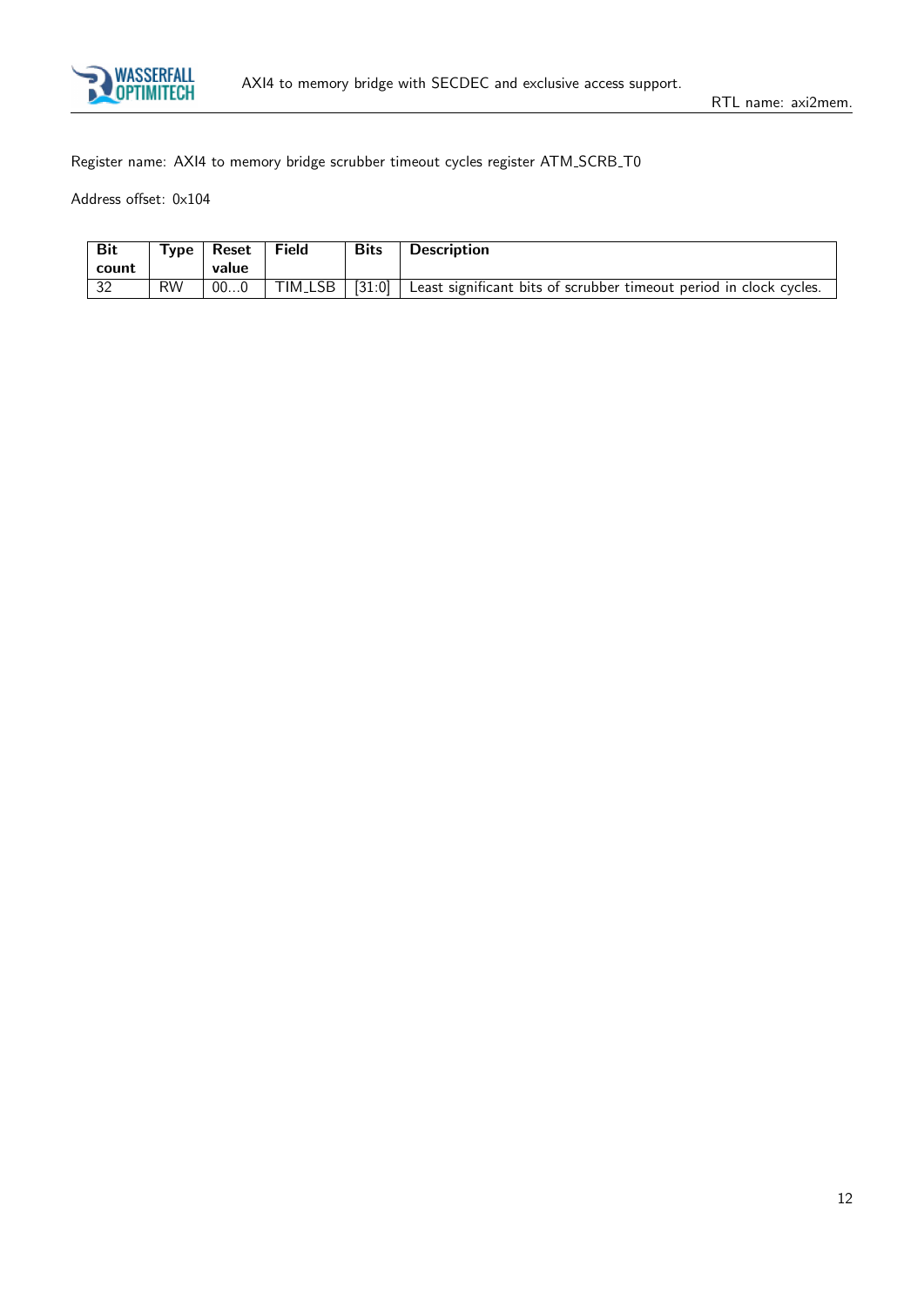

Register name: AXI4 to memory bridge scrubber timeout cycles register ATM SCRB T1

| <b>Bit</b> | $T$ <sub>VDe</sub> | Reset            | <b>Field</b>         | <b>Bits</b> | <b>Description</b>                                                |
|------------|--------------------|------------------|----------------------|-------------|-------------------------------------------------------------------|
| count      |                    | value            |                      |             |                                                                   |
| 10         | <b>RW</b>          | 000              | TIM <sub>-</sub> MSB | [9:0]       | Most significant bits of scrubber timeout period in clock cycles. |
| 22         | R <sub>O</sub>     | 0.0 <sub>b</sub> | reserved             | [31:10]     | Reserved for future use.                                          |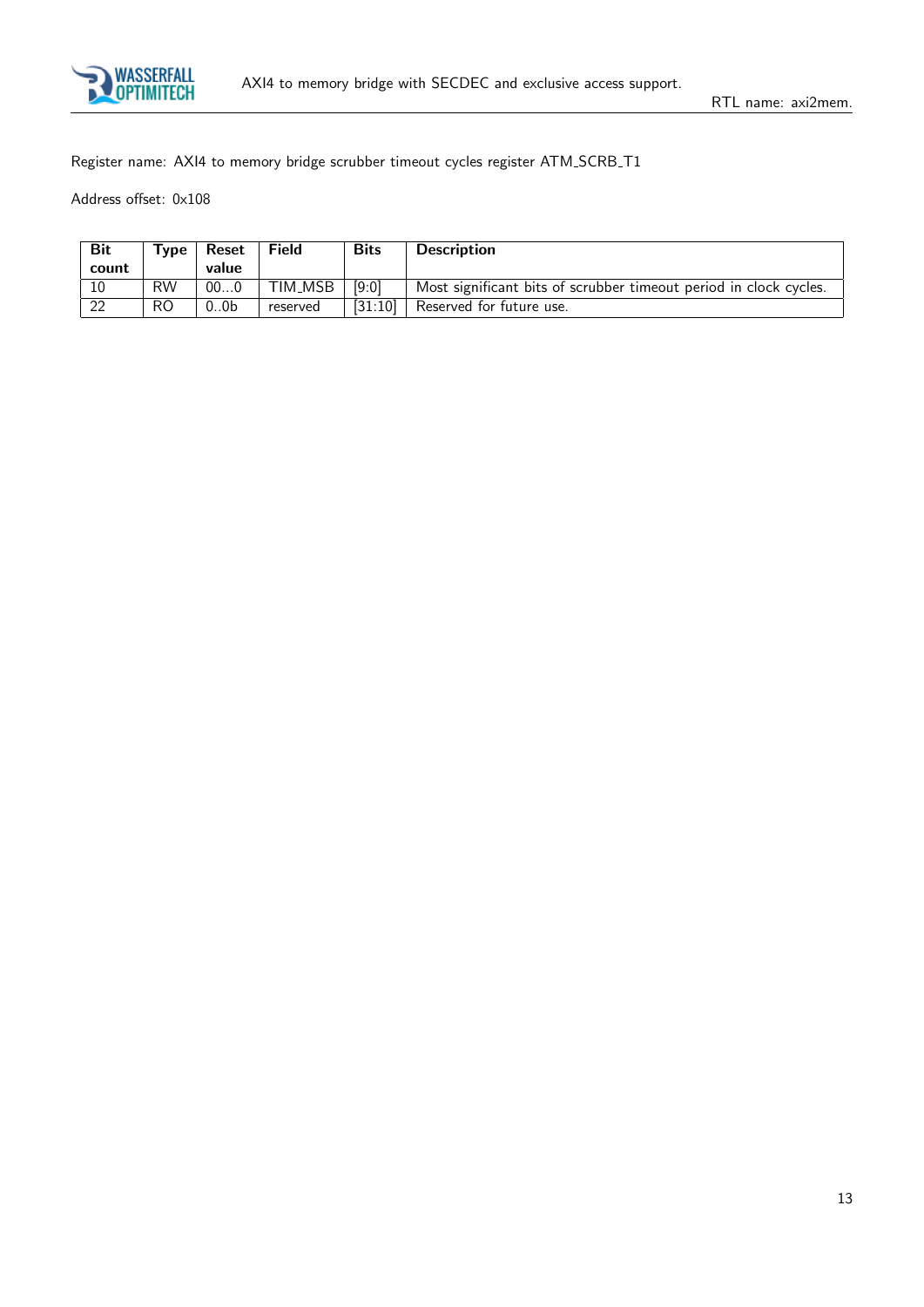

## <span id="page-14-0"></span>4 Software source code example

Example code for this block is not provided.

## <span id="page-14-1"></span>5 Port descriptions

| <b>Name</b> | <b>Type</b> | <b>Description</b>                                                               |
|-------------|-------------|----------------------------------------------------------------------------------|
| clk         |             | System clock.                                                                    |
| rstn        |             | System reset (active low).                                                       |
| req_o       | O           | Memory request (enable). When 1, memory will be read or written.                 |
| we_o        | O           | Memory write enable.                                                             |
| addr_o      | O           | Memory address.                                                                  |
| be_o        | O           | Memory byte enable.                                                              |
| data_o      | O           | Data for memory.                                                                 |
| data_i      |             | Data from memory.                                                                |
| $irq_s_0$   | $\Omega$    | Interrupt request when single error occurs (can be enabled by internal reg-      |
|             |             | ister). Interrput is level-triggered (the device holds it at active (HIGH) level |
|             |             | until corresponding flag is cleared).                                            |
| $irq_d$     | $\Omega$    | Interrupt request when double error occurs (can be enabled by internal reg-      |
|             |             | ister). Interrput is level-triggered (the device holds it at active (HIGH) level |
|             |             | until corresponding flag is cleared).                                            |
| $axi.*$     | <b>Bus</b>  | AXI4 bus signals.                                                                |
| $app.*$     | <b>Bus</b>  | APB bus signals (SECDED control and status).                                     |

## <span id="page-14-2"></span>6 Configuration options

AXI DATA WIDTH 8 USE SECDED (define, file axi2mem defs.sv) - AXI4 data width is 8 and SECDED will be used for data.

AXI DATA WIDTH 16 USE SECDED (define, file axi2mem defs.sv) - AXI4 data width is 16 and SECDED will be used for data.

AXI DATA WIDTH 32 USE SECDED (define, file axi2mem defs.sv) - AXI4 data width is 32 and SECDED will be used for data.

AXI DATA WIDTH 64 USE SECDED (define, file axi2mem defs.sv) - AXI4 data width is 64 and SECDED will be used for data.

AXI DATA WIDTH 128 USE SECDED (define, file axi2mem defs.sv) - AXI4 data width is 128 and SECDED will be used for data.

AXI DATA WIDTH 256 USE SECDED (define, file axi2mem defs.sv) - AXI4 data width is 256 and SECDED will be used for data.

AXI\_DATA\_WIDTH\_512\_USE\_SECDED (define, file axi2mem\_defs.sv) - AXI4 data width is 512 and SECDED will be used for data.

If none of the above defines enabled, then AXI4 data width will be as specified by AXI DATA WIDTH parameter and SECDED logic will not be inserted.

ATM RMW EN (define) - enable Read-Modify-Write sequence for write transfers. When defined, RAM without byte write enable can be used with axi2mem. This define is enabled automatically when any of \*\_USE\_SECDED defines is enabled.